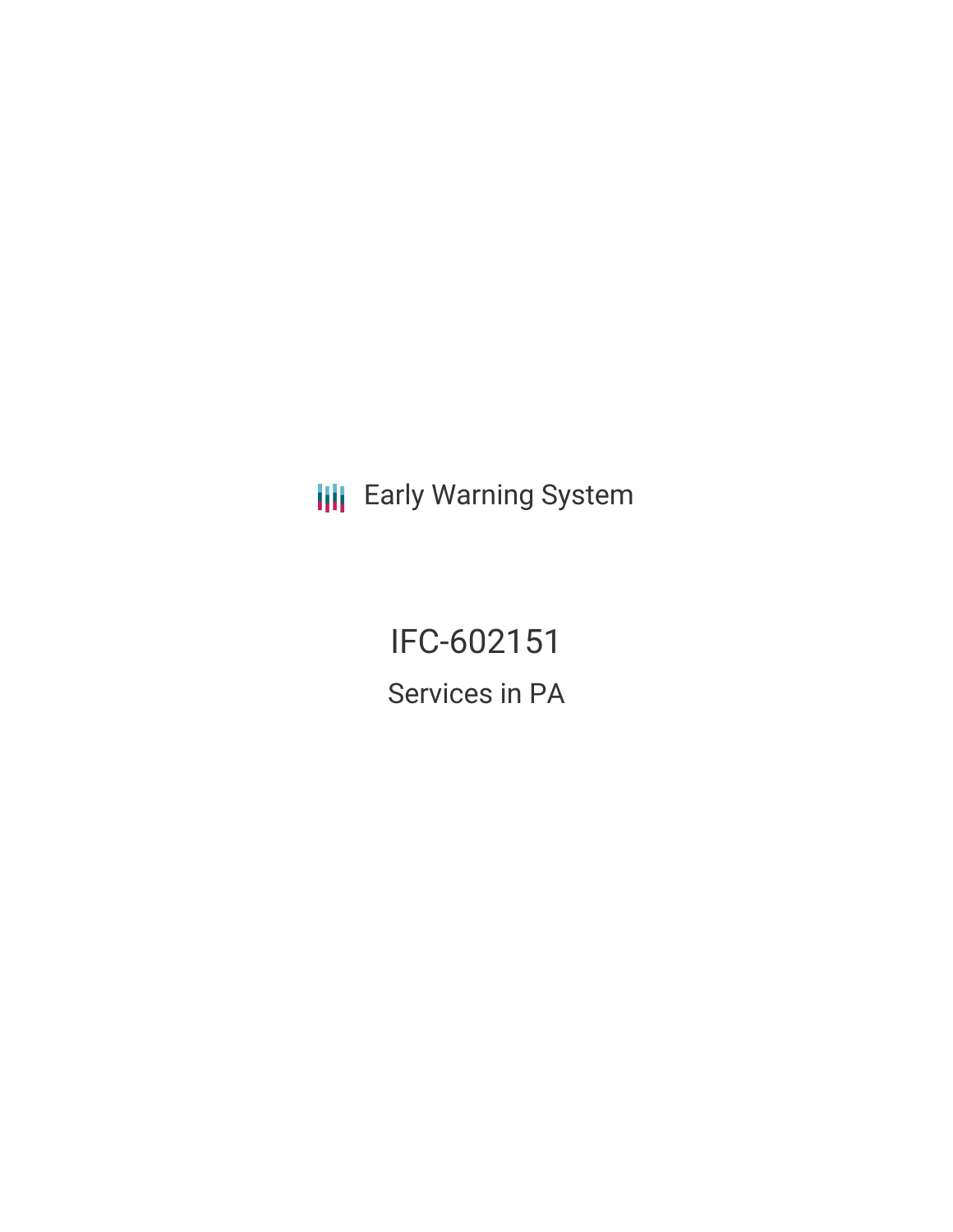

## **Quick Facts**

| <b>Financial Institutions</b>  | International Finance Corporation (IFC) |
|--------------------------------|-----------------------------------------|
| <b>Status</b>                  | Approved                                |
| <b>Bank Risk Rating</b>        |                                         |
| <b>Voting Date</b>             | 2017-04-29                              |
| <b>Sectors</b>                 | Industry and Trade                      |
| <b>Investment Type(s)</b>      | <b>Advisory Services</b>                |
| <b>Investment Amount (USD)</b> | \$137.99 million                        |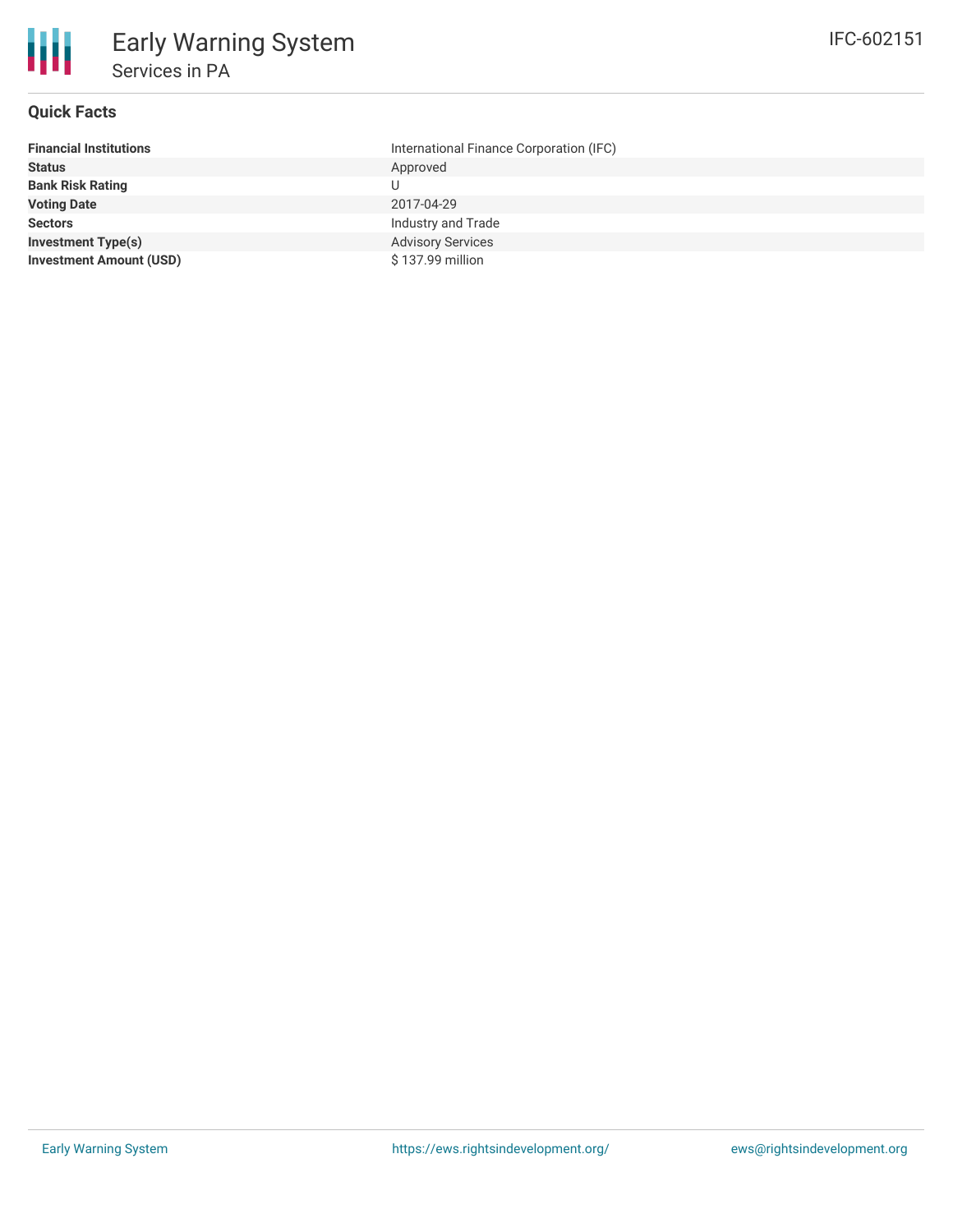

## **Project Description**

Summary from the IFC: The project is intended to facilitate a dialogue on increasing trade in services among Pacific Alliance members based on expertise, data analysis, and knowledge sharing. The World Bank Group will deliver support to the Pacific Alliance to improve export opportunities and promote the integration of the services market for services trade through three following components: an assessment of trade in services and related policies, best practices in promoting services exports and an assessment of the regulatory framework to cross-border trade in one specific services sector. The WBG will produce a study to assess trade in services and related policies in the PA countries in comparison to global trends, including trade in services flows and how services and services-manufacturing linkages in the PA countries compare to other OECD economies.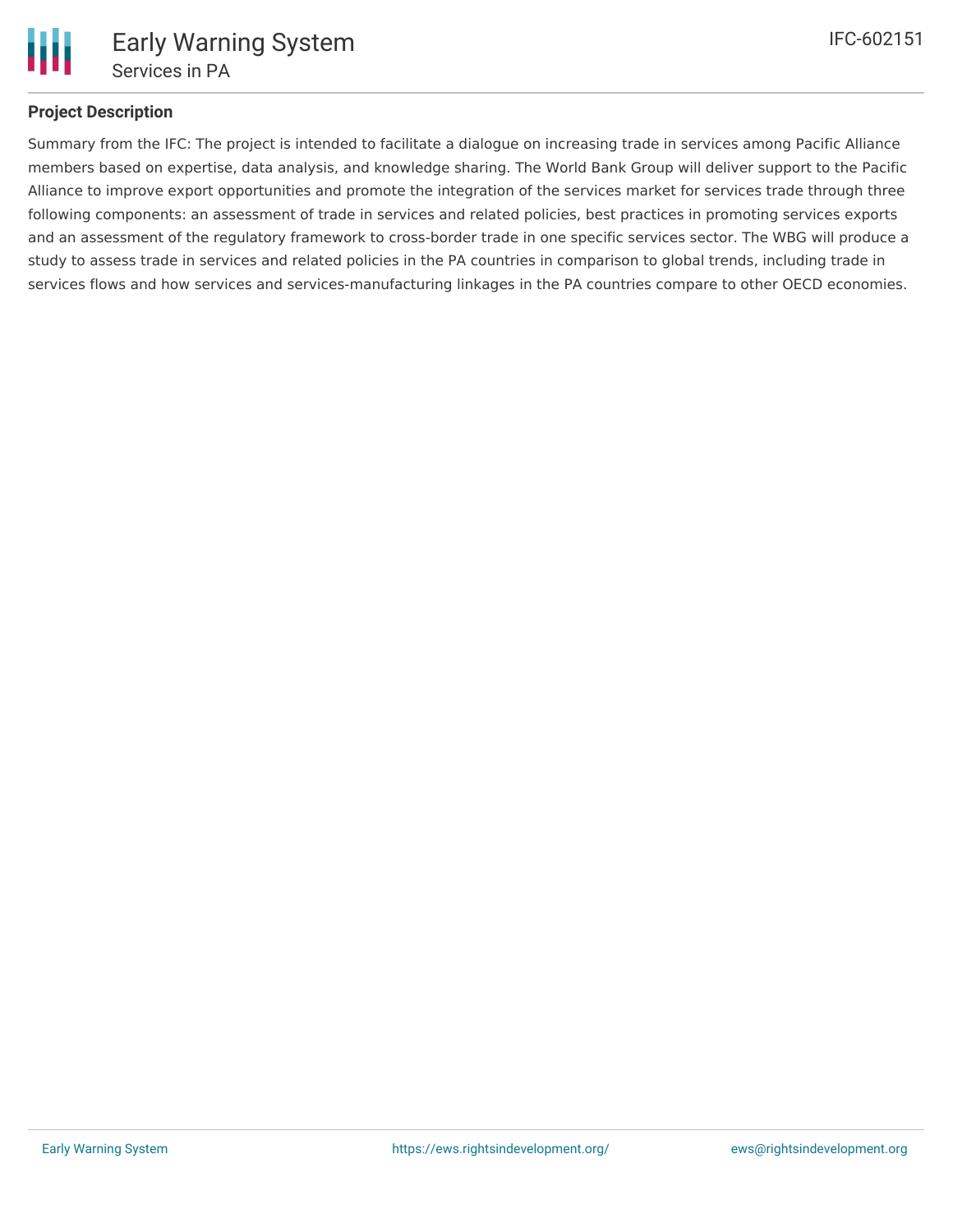## **Investment Description**

• International Finance Corporation (IFC)